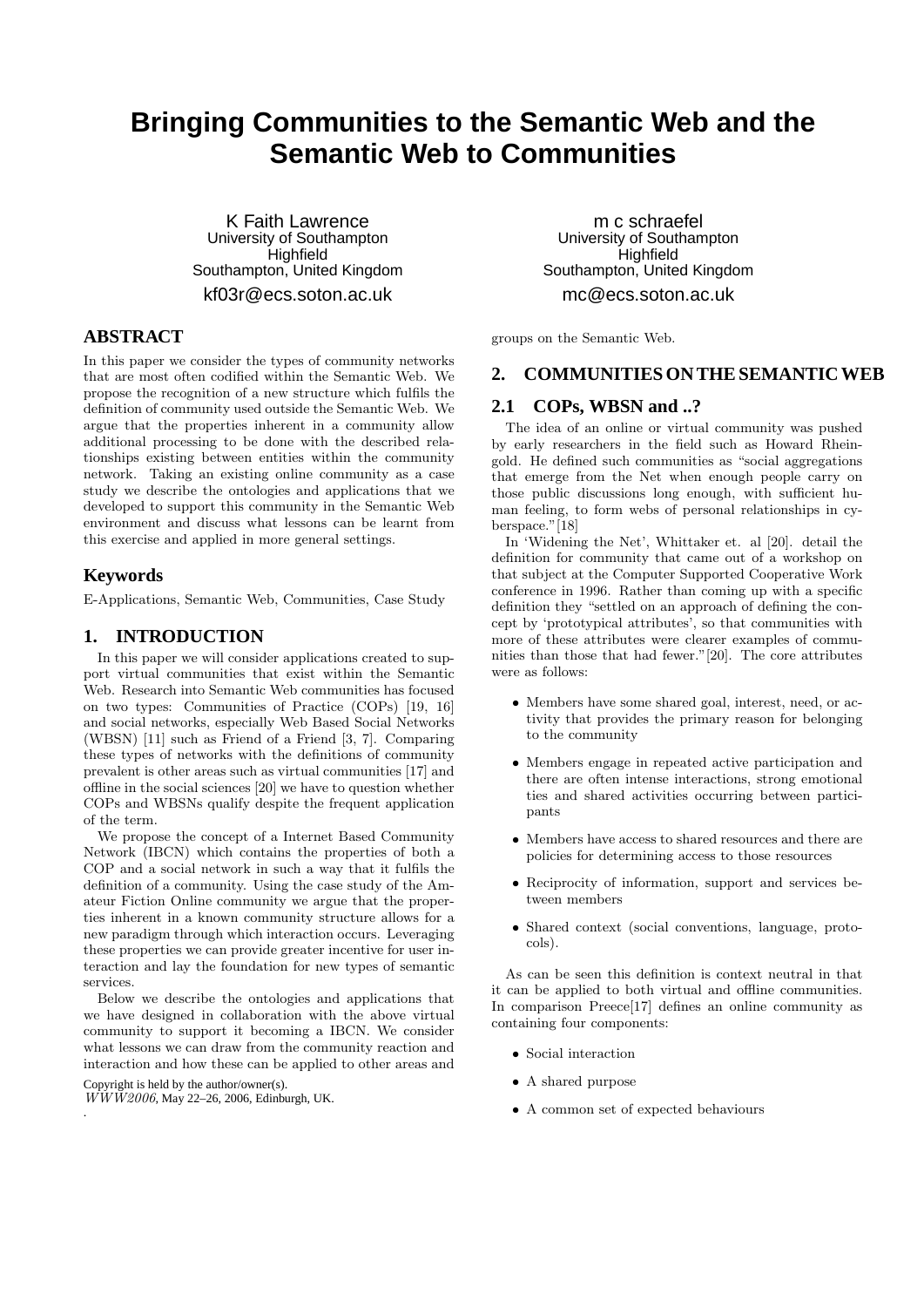• Some form of computer system which both mediates and facilitates communication.

If we compare the two definitions we can see that the first item on the list corresponds to Preece's requirement of shared purpose while the second is roughly parallel to Preece's social interaction. What is interesting here is that the Whittiker list does not use the term social instead focusing on active participation leading to shared activities or emotional bonds. In many ways this is a much broader definition than Preece's which is to be expected given their more inclusive agenda. The final obvious match is between the final item on Whittaker's list of a shared context including social conventions which fits with Preece's commonly expected behaviours. The final two items on Whittaker's list are notable partly for their separation. There is an implicit assumption in the third statement that there are shared resources. In the case of a virtual community these resources may well be the information, support and services that are mentioned in the fourth statement. Furthermore in online communities the resources mentioned in the third statement and those mentioned in the fourth are tied into the computer-mediated aspect of that community in that the form of computer-mediation determines what resources, including services, are available for sharing and the level of reciprocity is controlled by a combination of this and the social interactions also mentioned by Preece.

A Community of Practice (COP) gains it community application through the inferred links that develop among a group that have a common task: "What is shared by a community of practice - what makes it a community - is its practice. The concept of practice connotes doing, but not just doing in and of itself. It is doing in a historical and social context that gives structure and meaning to what we do. When I talk about practice, I am talking about social practice."[19] more recently the definition has lost even that much social notation to become "a relatively loose, distributed group of people connected by a shared task, problem, job or practice"[16].

Looking at a semantically based social network such as the WBSNs proposed by Golbeck[11, P.13] we are provided with the following requirements:

- Accessible via web browser
- Relationships/Links between users must be stated. Must be direct links not inferred
- System must support the creation of these relationships/links
- Relationships must be visible and browsable

Comparing these two definitions with those of communities, above, we can see (Table 1) that while a COP or a social network may describe a community it is not a guaranteed assumption which can be made about the system described by either type of network. For this reason we propose the identification of a third type of group, the Internet Based Community Network, which might be both a COP and a social network but also fulfils all the definitions for a virtual community. Services can then be designed and run with the assumption that the network it is being run on acts in ways specific to a community. By identifying those attributes and behaviours that are unique to a IBCN we can return to

the non-community based networks and consider how other observations seen in IBCNs and seen as beneficial can be applied.

# **3. CREATING AN INTERNET BASED COM-MUNITY NETWORK**

#### **3.1 Amateur Fiction Online Community Case Study**

The Amateur Writing Online Community is an example of a community which has flourished on the Internet. The community is made up of two mostly separate groups media inspired or fan authors and original' authors. Of these two the former are more vocal online because, through necessity, they have eschewed traditional publishing in its official form and thus rely on community published works, or zines, and individual dissemination. While paper based zines still continue to be used as a means of distribution the ease of electronic publication to share works has lead to a massive migration to the Internet. Websites, online archives, mailing lists, IRC, electronic journals, even wikis... the community has embraced the many available methods of online communication.

Studies done with this community have traditionally focused on the social and media [13, 1, 5, 2] aspects rather than the technology which the community has adopted, and in some cases subverted, to support themselves. While analyzing the social interaction we have tried to understand how this relates to the technical issues that face the community and how new technologies could improve on the current systems. Direct observation, questionnaire and interviews was used to gain understanding of the specific difficulties and issues that community members face. Following initial discussions with community members as part of an preliminary assessment a questionnaire was undertaken to gain greater insight into the issues that could be addressed through technological support. This method was chosen because it allowed us to involve a larger section of the community than we would have been possible through alternative methods.

Taken altogether amateur fiction probably represents one of the largest online electronic libraries currently in existence ( see Table 2). Unfortunately it is one which doesn't come with a catalogue and is constantly in flux. While the larger archives are fairly fixed in their position, the smaller archives and personal pages are frequently changing address, going down temporarily for maintenance or due to bandwidth limitations or just vanishing. "Can anyone tell me where to find..?" is a frequent question on many lists as is the popular "Can anyone recommend..?" or "I am trying to find a story that contains...".

A large part of this ever changing nature is attributable to the subject matter and the very amateur nature of the enterprise. Complaints, witchhunts and legal threats can force relocation while lack of resources or loss of interest can remove sites entirely. All of which add additional complications to an already diverse system of differing standards and expectations and vocabularies. As a group they represent a community for whom the Semantic Web has a lot to

 $^{2}$  Figures obtained from respective archives on  $13/06/05$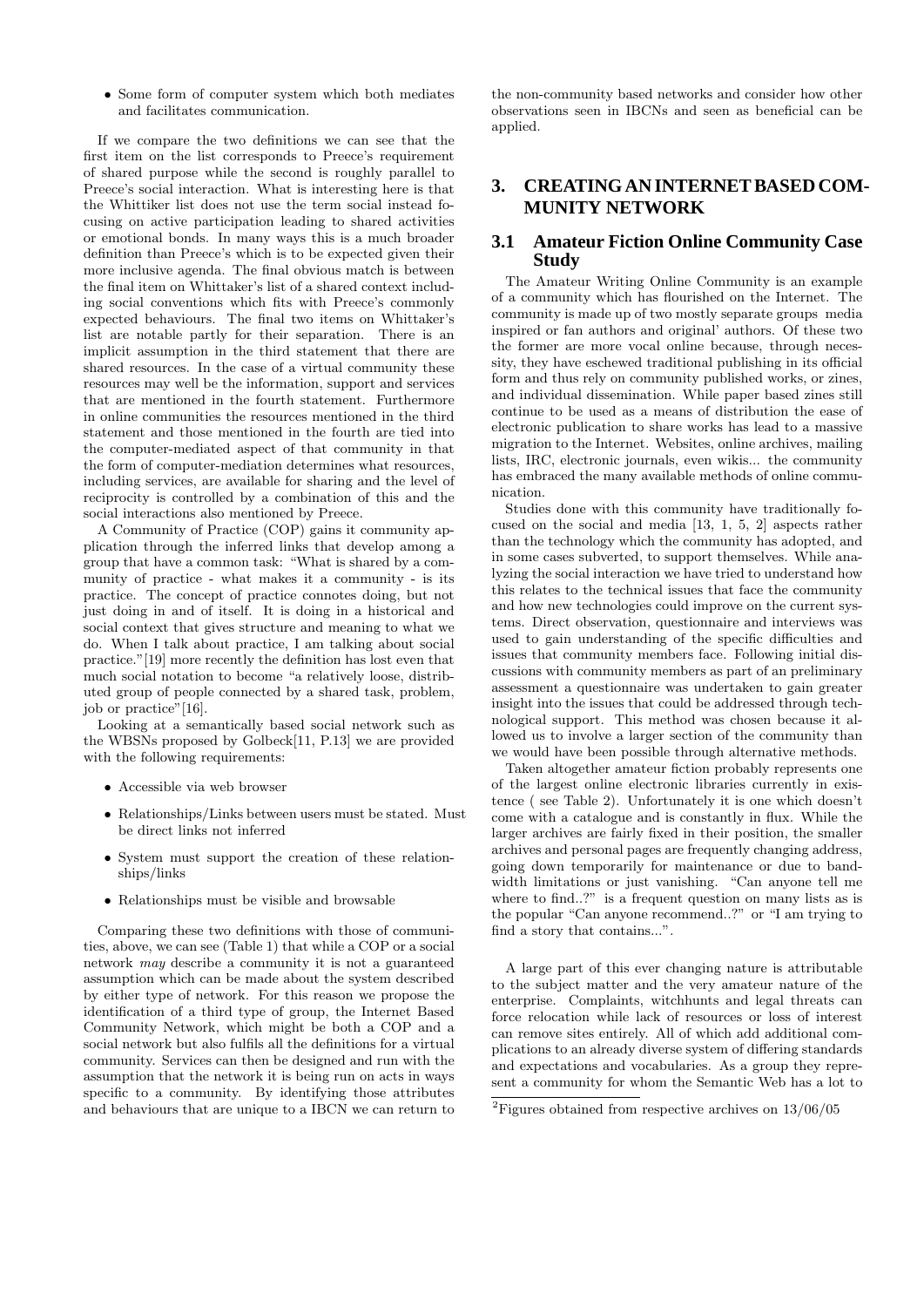Table 1: Comparison of Links between Communities of Practice and Social Networks

| Community Type        | Links    | Focus                                               | Preece "community"                         |
|-----------------------|----------|-----------------------------------------------------|--------------------------------------------|
| Community of Practice | Inferred | Practice                                            | Social Interaction not required            |
| Social Network        | Explicit | People                                              | Shared purpose and behaviours not required |
| <b>IBCN</b>           |          | Explicit and Implicit   People as community members |                                            |

Table 2: Small Selection of Multi-Domain Amateur Writing Archives<sup>2</sup>

| Archive                              | Authors  | Stories (Poetry)    |  |
|--------------------------------------|----------|---------------------|--|
| FanFiction.net                       |          | 1, 087, 412         |  |
| FictionPress                         | 125, 206 | 214, 536 (489, 620) |  |
| $\operatorname{AdultFanfiction.net}$ | 35, 871  | 41, 994             |  |
| Freedom Of Speech                    | 2, 337   | 4,900               |  |
| Slashfanfiction.net                  | 1, 504   | 2,652               |  |
| WWOMB                                | 1, 431   | 6.717               |  |

offer, and from whom we can draw many lessons in bringing technology to traditionally overshadowed user groups.

## **3.2 The Semantic Community**

Dr Golbeck defines a Web-based social network (WBSN) as a social network accessible through a web browser which explicitly states and supports the relationships between people and allows these relationships to be navigated [11, P.13]. How does this differ from an online community? If we consider the definitions put forward by Whittaker et al. [20] and Preece [17] for virtual communities and compare these with WBSNs it can be seen that both have a social aspect and are computer-mediated. What is missing is from the requirements for a WBSN is the shared set of behaviours and the shared purpose. It could be argued that wanting to be part of a WBSN is a shared purpose but that seems an unjustifiably vague bond.

From the other perspective what is preventing a community being a WBSN is the explicitly stated links and the means to make use of them. Electronic journals such as LiveJournal and JournalFen, an online journaling site for adult media fans, provide some measure of WBSN but for the most part the relationships between fans or writers is not explicitly stated. The question is then: why not? Community fellowship especially mailing-list or group memberships are frequently used as a networking tool within the community. Friendships are often carried over between the smaller community groups and these links between groups, authors and resources are correlated in general terms via URLs (see Fig. 1). A WBSN may not be a online community and visa versa. What is proposed is the creation of a Internet Based Community Network (IBCN) which combines the attributes of both a WBSN and a virtual community.

Despite the adoption of LiveJournal and JournalFen by amateur writers this usage hasn't extended to use of FOAF. This is partly due to ignorance and partly due due to lack of incentive. The current system does to offer anything to a member of the amateur writing community that they are not already getting from the currently used systems. The Semantic Web offers many opportunities that are not otherwise available because, while the community already generates a large amount of human-readable information, it does not also associate machine-readable metadata. This



Figure 1: Community Involvement of Respondents

would allow better integration of the distributed systems, improved searching and filtering and more personalised services. These could benefit the experienced user by expending their options and creating new ways with which they could interact with the community as well as aiding the newcomer by easing their introduction into a community which has its own expectations, unwritten rules and obscure terminology.

The Fan Online Persona (FOP) ontology was designed as an extension to FOAF. The extension was created for two main reason to clarify the options available and applicable to the needs of amateur writers and their related readers and to de-emphasis those which were not required. The reason for doing this is to create a way of making a persona and community declaration which can be used in a IBCN. This is intended to be in line with Friedman's stated ideal "to maintain a persistent identifier within each social arena without relying on the verification and revelation of true identities"[10, P.177]

While the persistence of a FOP identity cannot be guaranteed the advantages related to reputation in the amateur writing community ensure that is a greater continuity of identities than might be otherwise expected in a noncommunity based system. "While anonymity prima facie looks like a threat to the building of reputation, it may indeed enhance its relevance. For the sake of reputation, and because of its presence, changing identities has a cost"[4, P.179]. The cost of creating a new identity - whether it is in time, money, reputation or some other commodity is known as identity cost. "Identity cost can take any positive finite value, and users decide whether to white-wash depending on how the identity cost compares to the penalty imposed on free-riders and newcomers"[9, P. 232].

Within the amateur writing community the majority of the resources are going to be freely accessible to anyone as can be seen by their current availability. This means that even untrusted' newcomers will have opportunity to be fully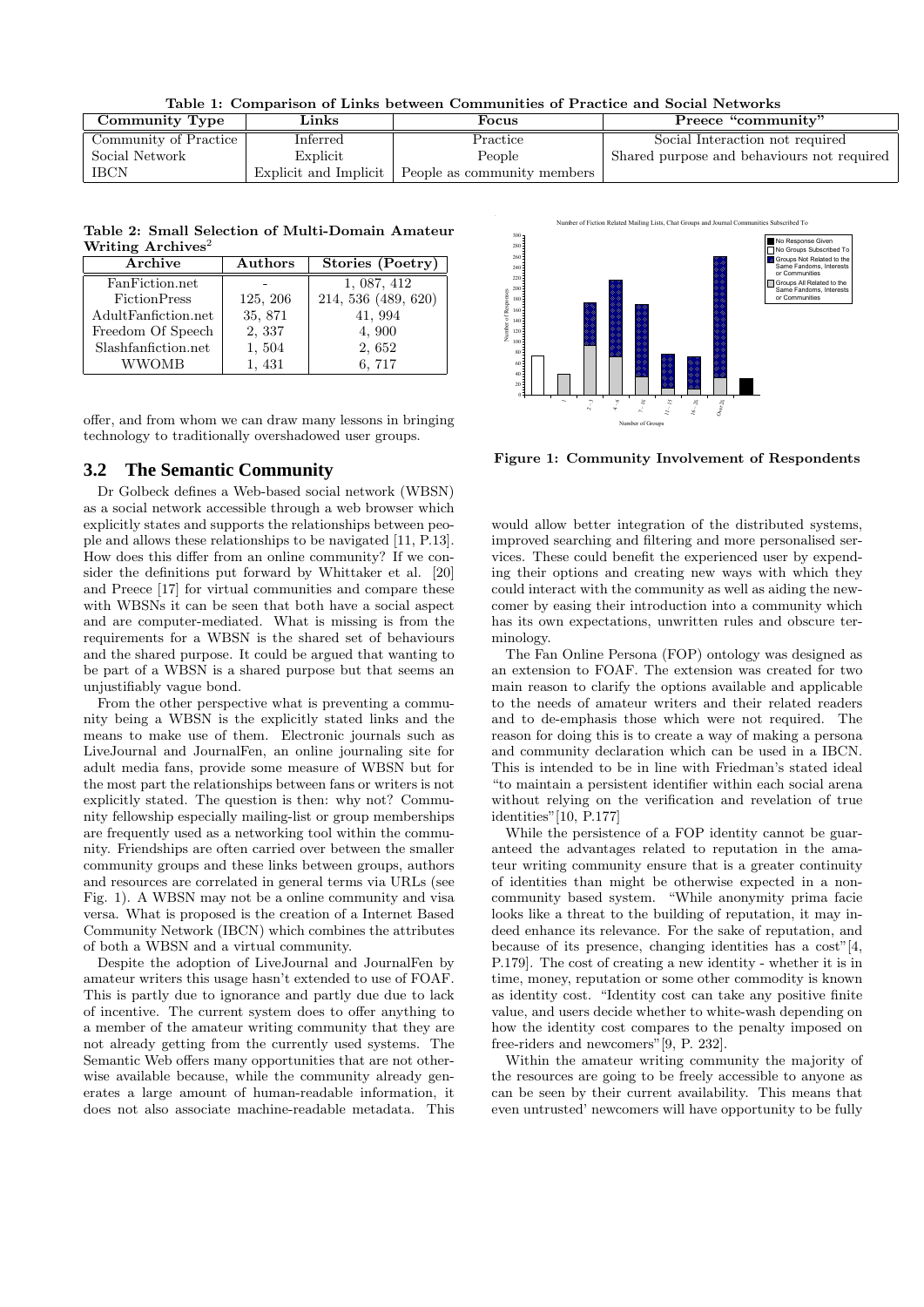involved in the community process and thus gain trust. It is only where an author is concerned about making their work freely available to everyone due to, for example, the sensitive or adult nature of the subject matter they are dealing with that they might be concerned about the identity of the person trying to access their work.

Since we are dealing with a IBCN we can assume that there is a shared set of behaviour values to which users need to conform or risk losing reputation. However reputation is gained simply by taking part in the social interaction which is also a definitive part of the community structure. Additional reputation may be earned (or occasionally lost) thorough creation of works of media which results in their name being circulated as a writer worth reading or a person whose opinion is worth listening to. Friedman sees "the distrust of newcomers is an inherent social cost of easy identity changes"[10, P. 176]. This actually fits in remarkably well with the online community system because it is expected for members to know the rules related to that community and obviously newcomers need at least some time to learn what the expected behaviours are.

By studying common practice it was possible to divine what was seen as important by the community. The FOP ontology also covers explicit descriptions related to the types of activities that interaction with the amateur writing community flagged as being important. Through the extension of foaf:document and foaf:groups, FOP allows users to specify details of their own creations and make recommendations and reviews about others' work. The creation, exchange and review of works and ideas is the reason d'etre of the online amateur writing community. Where FOAF files consider work and school information, FOP files dismiss this information as potentially dangerous and irrelevant when compared to specifying which archives a persona's work is stored at.

To maintain the simplicity of the FOP ontology the decision was taken to restrict the information to the bibliographic level and leave details related to the content to additional resources. In a large part this decision was due to the contentious nature of issues such as ratings and warnings. Since a more complex system was needed to meet the needs in this area it made sense to leave it to a more complex system. The OntoMedia ontology describes the content of media, see below, and is intended to complement the FOP ontology. While not totally integrated the two ontologies were envisioned to work together with the OntoMedia able to provide the additional detail about media items that the intentionally simple FOP structure lacked and biographical information did not cover.

The extended options also include the ability to indicate the type, theme and restrictions for discussion forums such as mailing lists to which the persona belongs or administrates. The options presented in the FOP file were determined through a long term study of the metadata that is commonly attached to works when they were posted to mailing lists and groups or distributed on websites. This additional data provided within the FOP file will open the way for many Semantic Web services from recommender systems to notification systems.

It will also allow the social networks of amateur writers to be studied both at the friends level and at the collaboration level. The tools used to analyse communities of practice, especially those designed with academic publication as

a primary case study, will be equally applicable to communities or non-academic authors allowing the creation of virtual reading groups. The development of such groups would provide an possible alternative to the system of having groups dedicated to a single author, which frequently degenerate, or having ones dedicated to a theme.

An application to allow users to create FOP files is currently under development.

# **4. DESCRIBING MEDIA CONTENT**

# **4.1 Why Describe Content?**

The Online Amateur Writing community produces many media objects. While the majority of these, as the name suggests, are textual, purely written documents do not constitute the entirety of their produce. Images and multimedia items are also created and shared alongside the texts. As mentioned previously the output of the community is both large and diverse, Infinite Diversity in Infinite Combinations (IDIC) had been one of the guiding principles from before the Internet was invented. While promoting creativity it can lead to difficulties for readers trying to find or avoid a specific types of stories. To aid readers it is customary to post additional information about the story. This goes beyond basic bibliographic details to include hints as to the content of the story such as level of adult detail, the presence of relationships and the presence of any controversial subject matter.

The question of what metadata should be available to readers resulted in a very mixed response from the community (see Fig. 2). Some people wanted as much detail as possible before making a decision on whether or not to read a particular story. Others only wanted to know the basic bibliographic details feeling anything else spoiled the plot. While there was a match between the metadata desired and the metadata given on the basic details the gap between the two grew on more contentious issues (see Fig. 3). Beyond this the language used in the header information was frequently drawn the specific vocabularies used within the community for example: "slash", "PWP", "saffic", "dldr", "MPreg", "gen" and "Pumpkin Pie".

To an outsider or new member of the community these terms can be very opaque in their meaning. Worse, the implied meaning of many of the terms is only vaguely defined and can change depending on the context of their use. Since the terms are evolving and even the community cannot decide on a definitive definition it became clear that any ontology used would need to be independent of these terms. This has the advantage of not tying the ontology in to one usage and opens the way for personalized vocabulary definitions, something welcomed by the members of the community interviewed since it did not favour one world view over another.

The amateur writing community already spends a significant amount of time associating metadata with the media items that they create (see Fig. 4). This is perhaps aided by the strong overlap between the writers who add the metadata and the readers who make use of it thus reducing the split between those who do the work and those who make use of it. It is encouraging that the majority of those community members asked responded that they would be willing to consider spending slightly longer adding metadata if it would raise the visibility of their work among its target au-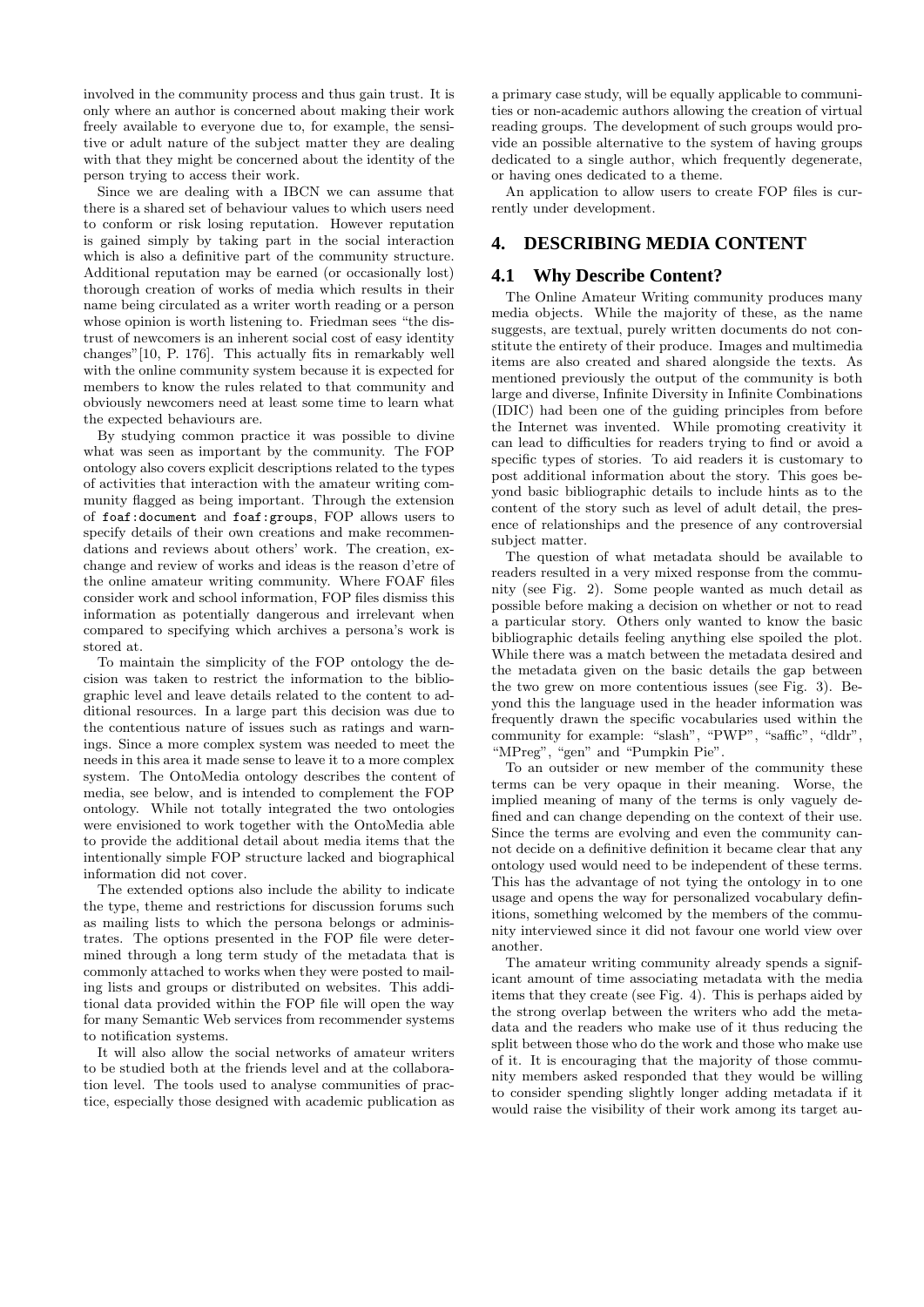



Figure 2: Metadata Preferences

dience with a strong interest also being shown in metadata re-usability (see Fig. 5). Having confirmed that the community would be interested in such an ontology the question arose which ontology should they use?

#### **4.2 Existing Ontologies**

With the aim of modelling the contents of fiction, whatever media format it is presented in, we faced the potentiality of having to deal with anything that the human mind can come up with. The only way to deal with this lack of limitations is to plan for it. By making the ontology modular and expandable we leave the option open for those situations that arise which we had not envisioned. Beyond acknowledging that we are not going to be able to cover every situation, supporting extensibility allows us to reuse existing ontologies where they already exist. The idea of creating top level conceptual model to act as a bridge for media ontologies and standards is not new.

The ABC ontology designed by Lagoze and Hunter was intended to "integrate information from multiple genres of multimedia content within digital libraries and archives"[14]. This ontology focused on factual information both within the document and at the level of document creation, provenance and rights management. The strength and weakness of this approach was that it tried to describe everything using the same basic structures and had its roots in factual events. With the OntoMedia model we were concerned not only with the facts but also the possibilities and concepts that existed behind those facts. The ABC model includes the 'abstraction category' as a way of expressing ideas which do not exist in the context of a situation but sees this primarily as a way of binding together various manifestations of the same intellectual expression. Conversely the OntoMedia structure deals primarily with abstractions that exist behind the content. While, like the ABC model, our structure was based on the concepts of entities and events we specifically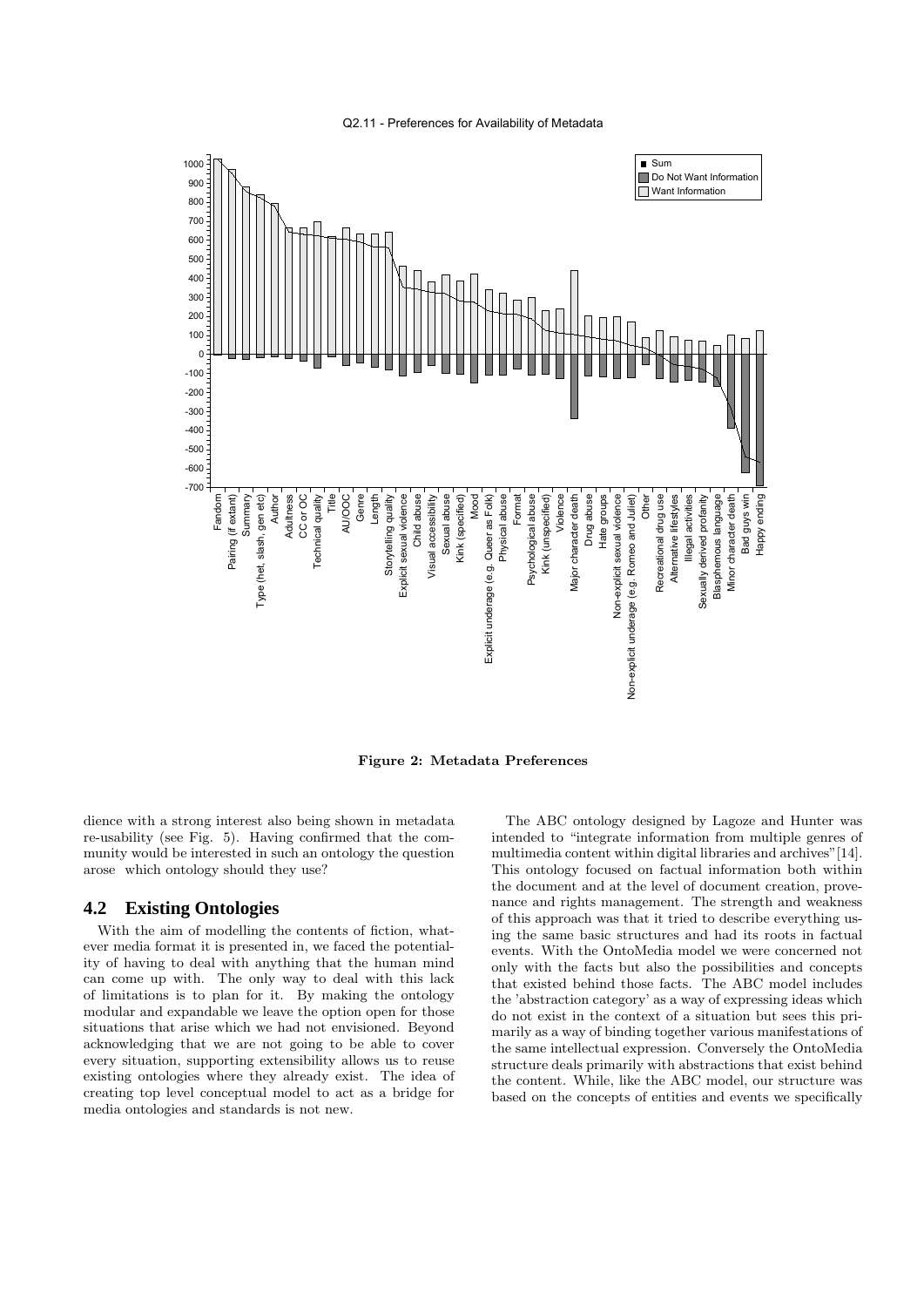



Figure 3: Currently available Metadata

focus on the needs of best describing content from both single and multimedia. In this way the OntoMedia ontology can be integrated with the ABC model if required but otherwise provides augmentation and an alternative method of interfacing with the expression of that content.

The CIDOC Conceptual Reference Model (CRM), which was created as a semantic approach to integrated access of cultural heritage data. There are many similarities between the underlying concepts of cultural heritage and fiction both are concerned with people and events. The main difference between the two being the type of evidence that exists of those manifestations and where they were believed to have taken place. The fictional aspect of the historical narrative has been commented on by figures as diverse as Plato and Churchill. The historical aspect of fictional narrative might refer to an imaginary history, but a history of events none the less.

Despite their initial similarities the CIDOC Conceptual Reference Model (CRM)is still concerned with equivalent of bibliographic data for physical objects. It can describe in detail the condition, provenance, and attributes of an artefact, such as a red-figure vase and part of this description it will include information on the decorative scenes but without placing the depictions with a narrative context. The summarized scope of the CIDOC CRM is "the curated knowledge of museums"[6]. This intended scope is expanded to being able to describe "all information required for the exchange

and integration of heterogeneous scientific documentation of museum collections"[6]. While having a similar model, the description of internal content narrative is beyond the stated scope of the project. Like the ABC ontology the CIDOC CRM works best in parallel with the a content description ontology and a collaboration between the two opens the way for the integration of abstract myths, traditions, and concepts (both written and oral) with the material evidence, allowing for any additional relationships to be explored (see Fig. 6).

#### **4.3 The OntoMedia Model**

With The OntoMedia architecture is based on an Event and Entity model (see Fig. 7). We define an Entity as an object or concept. An Event describes an interaction between one or more ontomedia:Entitys during which zero or more attributes of those ontomedia:Entitys are modified or a new ontomedia:Entity is created. An ontomedia:Entity may have an attribute set to show that it no longer exists but the ontomedia:Entity itself is not destroyed. A number of Events subclasses are defined. These initial divisions were based on the most common types of events found in literature. The subclasses of the Entity construct fall into three different types. Those related to objects both physical and abstract (ontomedia:Being, physical, and ontomedia:Item, both physical and abstract), those related to spacial models (ontomedia:Space) and those relating to time (ontomedia:-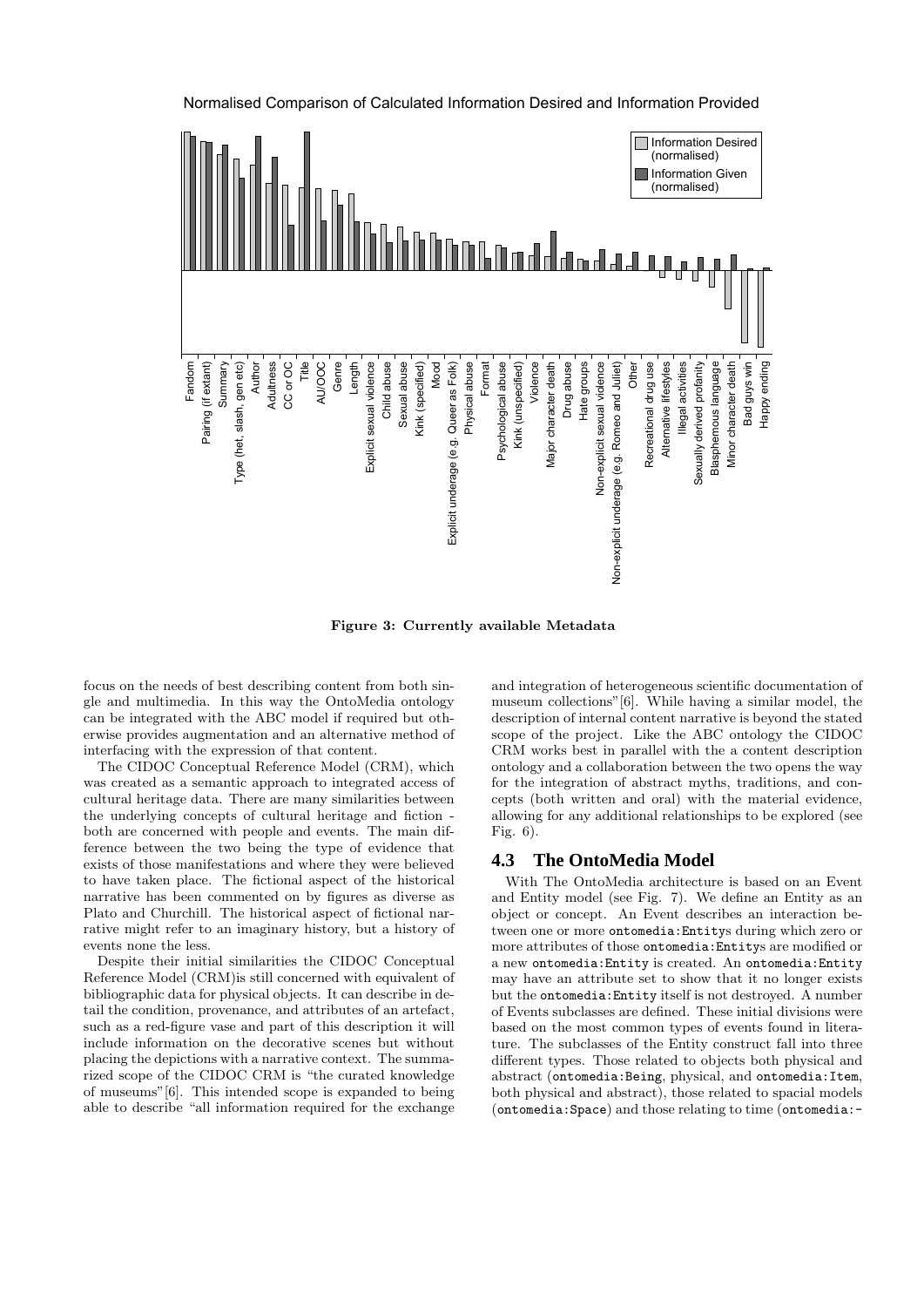





Figure 4: Time Taken to Add Metadata

Timeline and ontomedia:Occurrence).

The class ontomedia: Item is subclassed into ontomedia:-Physical\_Item and ontomedia:Abstract\_Item. ontomedia:-Abstract Items describe concepts, ideas and other entities which do not have a physical presence. This includes ontomedia:Trait and ontomedia:Being Trait which describe traits of the entity such as physical appearance, age, gender, species, material et cetera. An ontomedia: Physical\_-Item can be any type of corporeal object.

For use in fiction ontomedia:Being class was extended to ontomedia:Character. Entities of the ontomedia:Character type are defined as fictional entities which have a personality. For example a toaster would be a type of ontomedia:- Physical Item, a subclass of ontomedia:Item, whereas the



Figure 5: Additional Time For Semantic Metadata

talkie toaster from the television show Red Dwarf and the related books would be classed as an ontomedia:Character despite having the physical appearance of a toaster.

An ontomedia:Occurrence is a specific instance of an event which occurs within a single ontomedia:Timeline. The reason for this is that any ontomedia: Inexpressible\_-Content can have a ontomedia:Timeline associated with it. It is therefore likely that more than one ontomedia:- Timeline instance will need to be defined for any given work. One event will therefore occur on multiple ontomedia:Timelines but the relationship between the events on any given ontomedia:Timeline will not necessarily be the same as on any other ontomedia:Timeline. For example if we define one ontomedia:Timeline to describe the events which occur in the narrative and another to describe the events chronologically these two will differ whenever we encounter a flashback' or one of the characters mentions either a historical event or something from their past. This flexibility regarding time is especially important when de-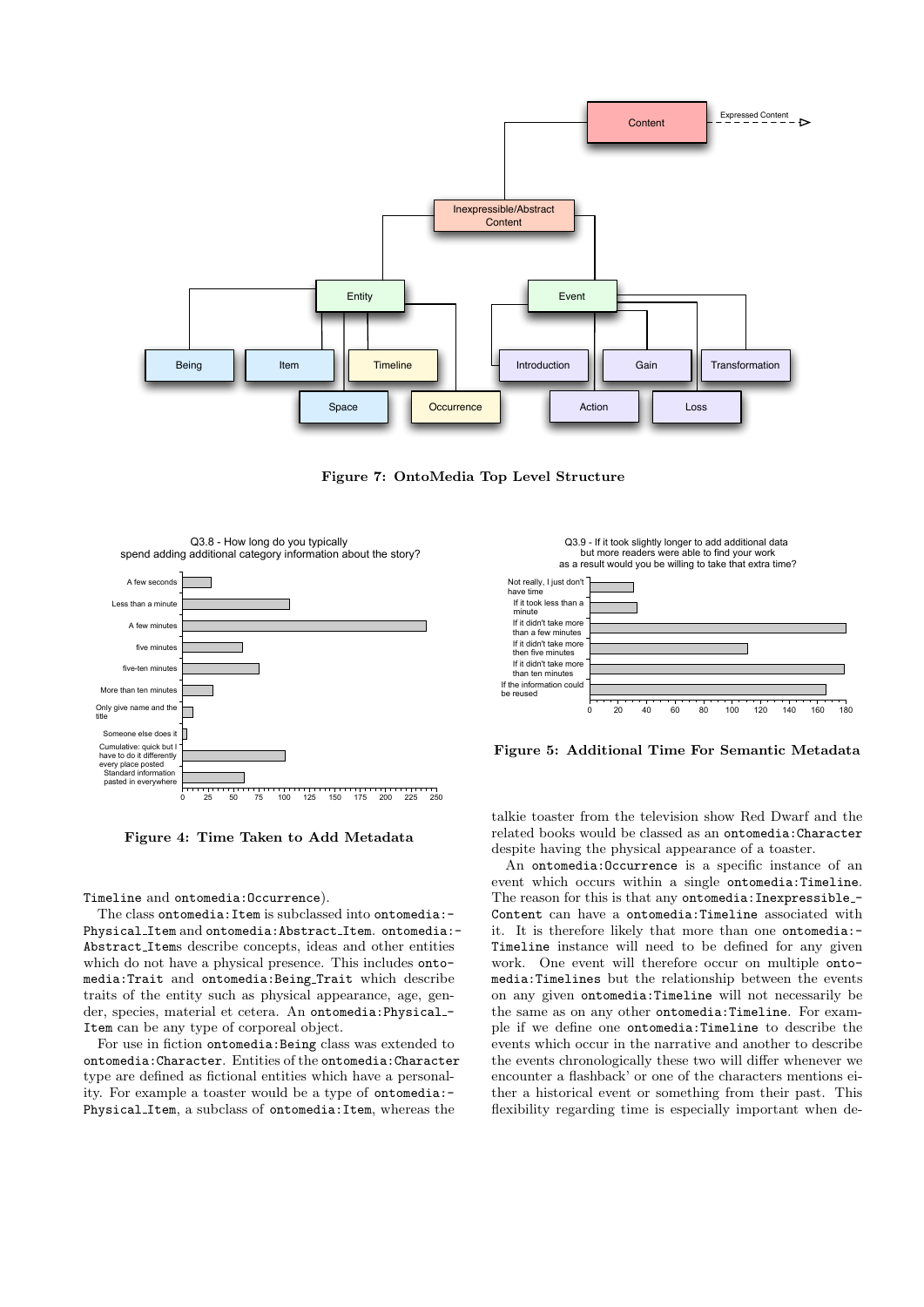

#### Figure 6: Scope of CIDOC CRM, Bibliographical data and OntoMedia

scribing fictional contexts and events since stories may involve time travel and related paradoxes. While a 1:1 mapping exists between an instance of ontomedia:Timeline and an instance of ontomedia:Occurrence, a 1:Many relationship exists between any instance of an ontomedia:Event and the instances of ontomedia:Occurrence that contextualise it. This can even allow more than one occurrence of the same event to exist on the same time line for example if a character meets their future self on their personal time line this event will occur twice, once when then are the younger version of themselves and once when they are the older version.

# **5. CREATING AN ONTOMEDIA APPLICA-TION**

# **5.1 Meditate**

Meditate was envisioned to act as a interface between the user and the ontology (see Fig. 8). To require expert knowledge or even familiarity with the underlining ontology immediately limits the number of users for the system. This limitation is especially relevant when the intended user base is made up of people for whom a high technical literacy cannot be assumed.

The basic premise of the program was to automate as much of the metadata creation process as possible and simplify what remained. One of the concepts that had been associated with the OntoMedia from the beginning was that of the creation of Entity and Event stores. This idea presupposed that certain elements would be reused on a frequent basis and by making these elements shareable would ultimately speed up and improve the marking-up experience for the user. This is one area where the nature of amateur fiction, especially the fan fiction sub-genre, lends itself well to the theory. It is frequently said that all the stories have been written and there no original ideas left. Whether this is true or not there are demonstratively well known elements that frequently re-occur: the daring rescue, the destruction of Tokyo or the Chrysler Building, the relationship that develops between the two main protagonists, et cetera. Meditate

is intended not only to allow the user to create new entities but also to interact with entities that have already been created and have been made available. The user will not actually be able to edit the shared entities, instead it will act as a template of values for a new instance. This new instance will belong to the user and exist in their ontomedia:context but will identify itself as having a shadow-of relationship to the instance used as a template.

An early version of the software was shown to a group of potential users at a small British fan convention at the beginning of October (attendance approximately sixty people). The program was demonstrated to an self-selected initial group over the course of the weekend. By the Sunday evening a number of the users felt confident enough to use the software unaided and indeed instruct other fans in it's use. In total contributions were added by nine people covering twenty TV shows, movies, books and original universes and nearly two hundred characters.

While a few areas were highlighted as needing more simplification or explanation the overall response was exceedingly positive. So much so that more then one person wanted to know if they could have a copy of the program or, failing that, whether it was possible for them to collect more data together in a a spreadsheet or some similar file which could then be submitted later so that they could continue to add to the information after they had gone home. When it was explained that the system was not currently capable of interaction with that format the users wanted to know if it was possible for them to be given an RDF file to use as a template for filling in extra character data. This is a notable contrast to the typical response to data entry.

Beyond this an interesting phenomenon was observed with regard to which characters were entered. The first few users to test the system just added a few random, favourite or funny characters. A few users happened to have lists of characters and their personal information with them in these cases the characters were added as they appeared in the list. However more people became involved as they were asked for specific information about which they were perceived as knowledgeable or 'expert'. Once involved the experts frequently caused the group to deviate from the lists they were using to take advantage of the additional knowledge base. This soon evolved into something of a game in which the users tried to come up with as many characters as they could think of the details for in one particular area. The result was one hundred and twenty eight of the nearly two hundred characters being from one series of books and most of those entries coming from a group effort by four individuals. Two conclusions can be drawn from this firstly that the display and exchange of knowledge can act as a way of gaining reputation within the community as well as bonding members of the community, secondly, that because of this, community interest can drive people to spending more time than when they are acting as individuals.

## **5.2 Applying the Semantic Web to the Amateur Community - Harnessing Obsession**

One of the current issues facing Semantic Web development is the production of data and metadata. Cory Doctorow [8] highlighted seven problems that stand in the way of reliable metadata annotation. Of those seven three relate directly to the users of the system that they lie, are lazy and are stupid. While rarely put in such terms this argu-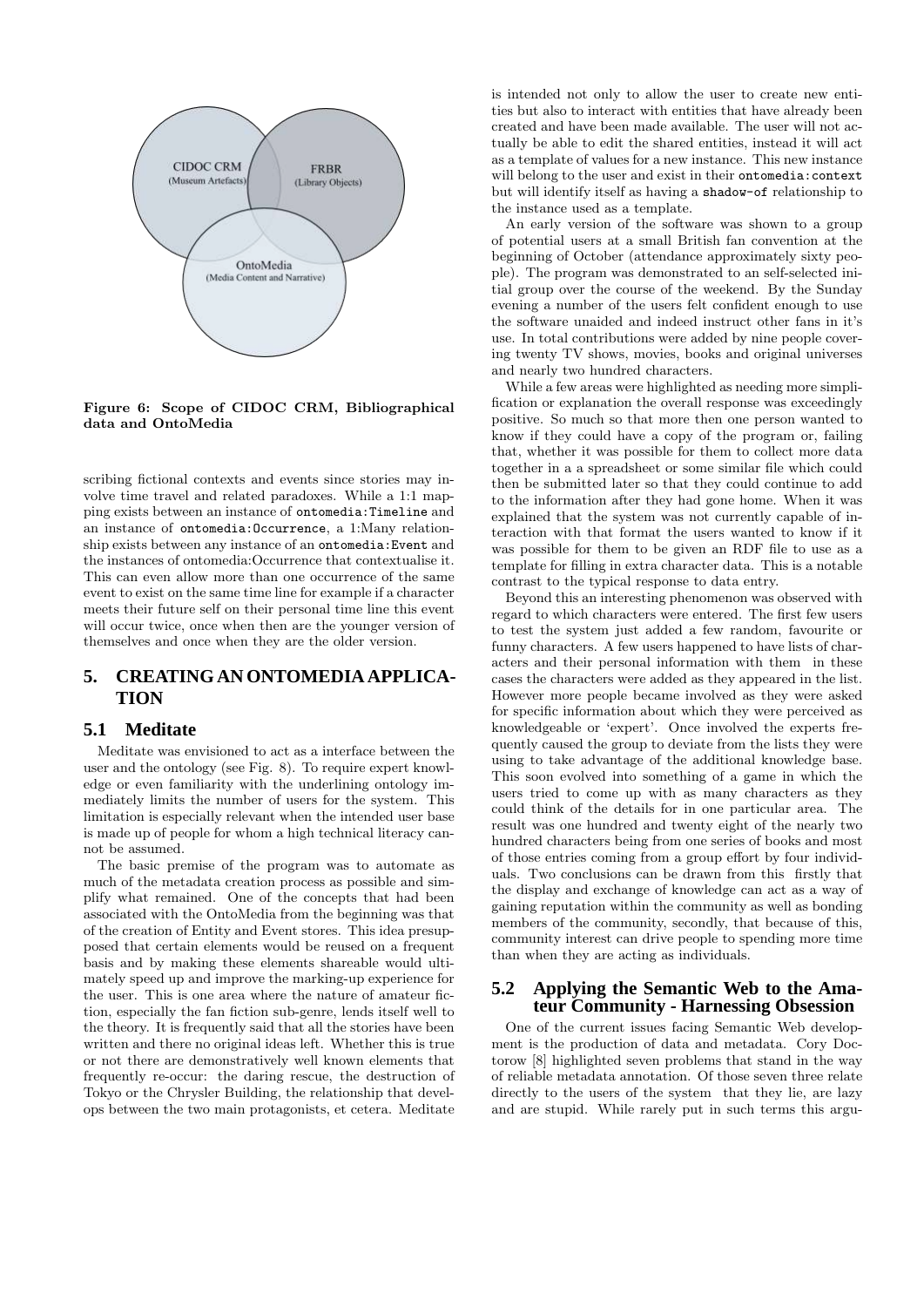| <b>≝</b> Meditate<br>New Load/Edit Bookmarks Add Trait Add Other Save Help                                                                                                                        |                                                                                                     |                                                                                                                                                   | $\Box$ $\Box$ $\times$          |  |
|---------------------------------------------------------------------------------------------------------------------------------------------------------------------------------------------------|-----------------------------------------------------------------------------------------------------|---------------------------------------------------------------------------------------------------------------------------------------------------|---------------------------------|--|
| Highlander (5)                                                                                                                                                                                    | <b>Traits</b><br><b>Traits Seen By Other Characters</b><br><b>Traits Seen By Audience</b><br>$\sim$ |                                                                                                                                                   |                                 |  |
| $\leftarrow \Box$ Reality (1)<br>Reality.Peter Wingfield<br>$\leftarrow$ Highlander (4)<br>Highlander.Duncan MacL<br>Highlander.Melvyn Koren<br>Highlander.Conner MacL<br>Highlander.Adam Piersol | <b>State</b><br>Name<br>○ Full Name                                                                 | Living<br>$\blacktriangledown$ Key<br>$\blacktriangleright$ Fact<br>$\overline{\mathbf{v}}$<br>$\blacktriangledown$<br>Corporeal<br><b>Methos</b> | Key<br>▼                        |  |
|                                                                                                                                                                                                   |                                                                                                     | Primary Name<br>Methos                                                                                                                            |                                 |  |
|                                                                                                                                                                                                   | Name<br>○ Full Name                                                                                 | Death<br>Primary Name<br>Death                                                                                                                    | Spoiler<br>$\blacktriangledown$ |  |
|                                                                                                                                                                                                   | Gender                                                                                              | Male<br>▼                                                                                                                                         | Fact<br>▼                       |  |
| $\left  \cdot \right $<br>$\mathbb{I}$<br>$\mathbf{F}$                                                                                                                                            | Age<br>$\sim$                                                                                       | 5000                                                                                                                                              | Key<br>▼                        |  |
| Domains: (20)<br>$\blacktriangle$<br>Smallville<br>Doctor Who<br><b>Harry Potter</b><br>House                                                                                                     | <b>Adopted Family Link</b>                                                                          | Highlander.Melwn Koren<br>Sibling Of<br>$\blacktriangledown$                                                                                      | Spoiler<br>$\blacktriangledown$ |  |
|                                                                                                                                                                                                   | <b>Contributor List</b>                                                                             | Fides                                                                                                                                             |                                 |  |
| Virus Buster Serge<br>Due South<br>Highlander<br>$\overline{\phantom{a}}$                                                                                                                         | Link                                                                                                | Reality.Peter Wingfield<br>Portrayed By<br>$\overline{\phantom{0}}$                                                                               | Fact<br>▼                       |  |
| $\blacksquare$<br>$\blacktriangleright$<br>$\blacksquare$                                                                                                                                         |                                                                                                     |                                                                                                                                                   |                                 |  |

Figure 8: Meditate Screenshot

ment illustrates two recognised dilemmas how to get people to add data and how to ensure the accuracy of that data.

Work is being done on automatic metadata creation but this currently requires a corpus of material which can be used as a training system and is constrained by advances in natural language processing and artificial intelligence. The more unique the object or the more subtleties of language it contains to more difficult it will be for an automatic system to correctly identify how the object should be categorised.

The alternative is the manual addition of metadata. People will put time into something for two main reasons because it is something they care about or because they stand to gain from it. Gains, perceived or real, can take many forms but needs to be proportional to the amount of work required. Data entry is universally recognized as being both time consuming and boring and yet given the right incentive people will do it voluntarily. Examples of this can be seen throughout the Internet the World Wide Web took off when the average user was able to easily create websites about the things that interested them. Amateur authors, and fan authors in particular, are hobbyist orientated, writing for the love of it and their love of the characters. The online communities that support them are based on concept of sharing that love. This translates to the sharing of electronic documents, with accompanying metadata, and the sharing of information. Given the opportunity these types of communities want to, and are, creating and accuracy checking the type of data that will power semantic applications.

## **6. DISCUSSION**

In this paper we have described our work with a community whose raison d'etre is to share data. This is not a unique attribute. The word 'amateur' is derived from the French verb meaning "to love". There is an increased recognition of the power of the amateur [21], that they can (and often will) spend more time and effort on their interests because of the love that drew them to the interest than they would from a purely professional interest. Humans were motivated by love long before the were motivated by money.

Amateur communities exist through the sharing of the interest that brought them together and, therefore, data related to it. One of the problems that is often noted in Semantic Web research is the difficulties associated with persuading people to create and distribute data. Research into automatic annotation specifically tries to address this problem but has its own issues and limitations. In amateur communities we see a structure where the creation and sharing of data is, if not the goal, then embedded in the very foundations of the community infrastructure.

By working with such communities we have the opportunity to work in an enthusiastic, data rich environment. Further by studying the community interaction we can investigate how the practice of data sharing becomes not just good practice but expected behaviour. The question is then whether factors governing this peer-driven community sharing can be translated to non-community networks.

The community peer pressure towards involvement gains an added dimension when we consider the composition of those involved. Traditionally early adopters of new technologies are seen as men, and often young men. Incidently it is this demographic that is most often targeted with regards to design and publicity. However this is not always the case for example Herring et al. [12] argues that "a historical account of weblogs that accorded a central place to per